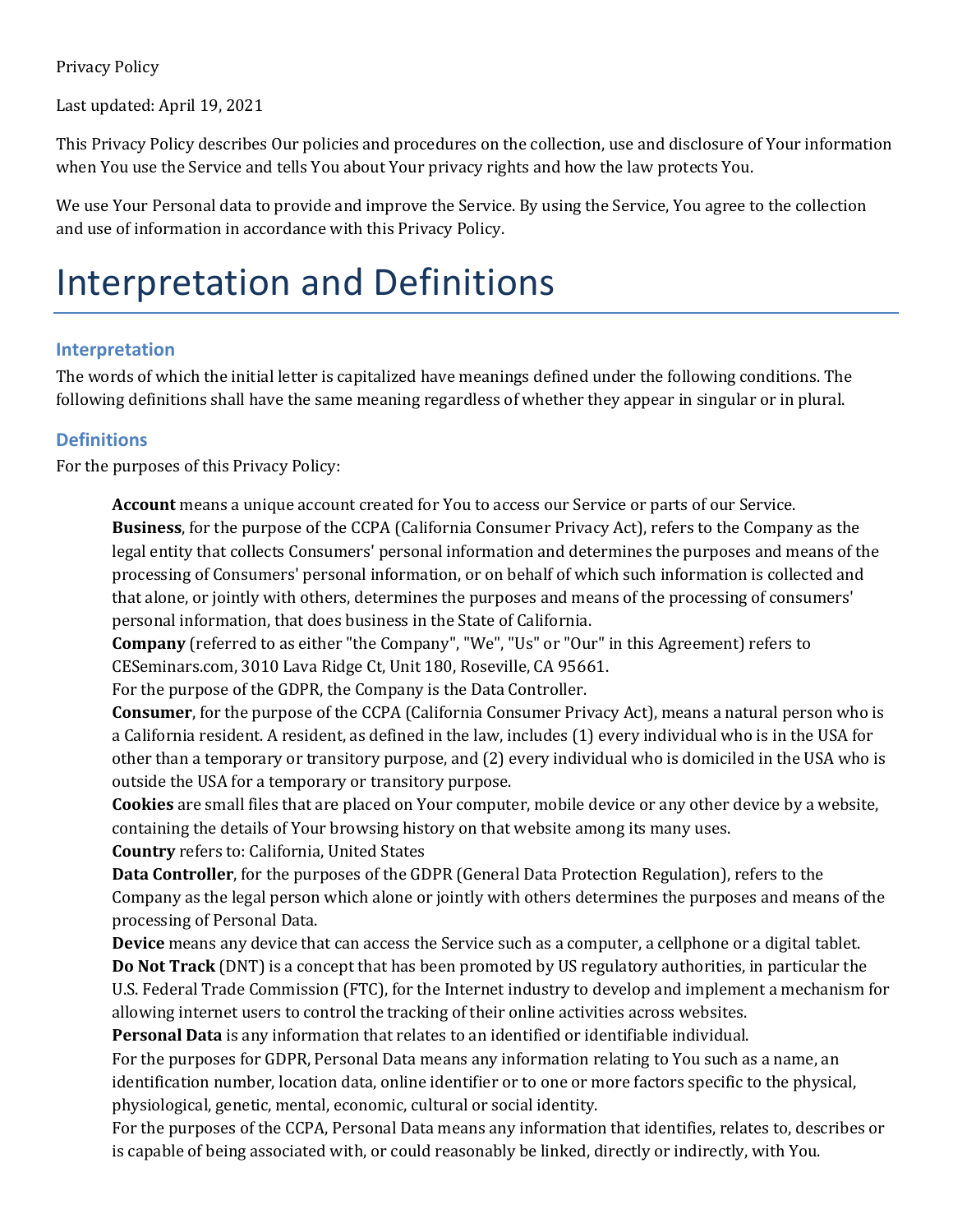**Sale**, for the purpose of the CCPA (California Consumer Privacy Act), means selling, renting, releasing, disclosing, disseminating, making available, transferring, or otherwise communicating orally, in writing, or by electronic or other means, a Consumer's personal information to another business or a third party for monetary or other valuable consideration.

**Service** refers to the Website.

**Service Provider** means any natural or legal person who processes the data on behalf of the Company. It refers to third-party companies or individuals employed by the Company to facilitate the Service, to provide the Service on behalf of the Company, to perform services related to the Service or to assist the Company in analyzing how the Service is used. For the purpose of the GDPR, Service Providers are considered Data Processors.

**Third-party Social Media Service** refers to any website or any social network website through which a User can log in or create an account to use the Service.

**Usage Data** refers to data collected automatically, either generated by the use of the Service or from the Service infrastructure itself (for example, the duration of a page visit).

**Website** refers to CESeminars.com, accessible from [http://www.CESeminars.com](http://www.1031.com/)

**You** means the individual accessing or using the Service, or the company, or other legal entity on behalf of which such individual is accessing or using the Service, as applicable.

Under GDPR (General Data Protection Regulation), You can be referred to as the Data Subject or as the User as you are the individual using the Service.

## Collecting and Using Your Personal Data

## **Types of Data Collected**

#### **Personal Data**

While using Our Service, We may ask You to provide Us with certain personally identifiable information that can be used to contact or identify You. Personally identifiable information may include, but is not limited to:

Email address First name and last name Phone number Usage Data

#### **Usage Data**

Usage Data is collected automatically when using the Service.

Usage Data may include information such as Your Device's Internet Protocol address (e.g. IP address), browser type, browser version, the pages of our Service that You visit, the time and date of Your visit, the time spent on those pages, unique device identifiers and other diagnostic data.

When You access the Service by or through a mobile device, We may collect certain information automatically, including, but not limited to, the type of mobile device You use, Your mobile device unique ID, the IP address of Your mobile device, Your mobile operating system, the type of mobile Internet browser You use, unique device identifiers and other diagnostic data.

We may also collect information that Your browser sends whenever You visit our Service or when You access the Service by or through a mobile device.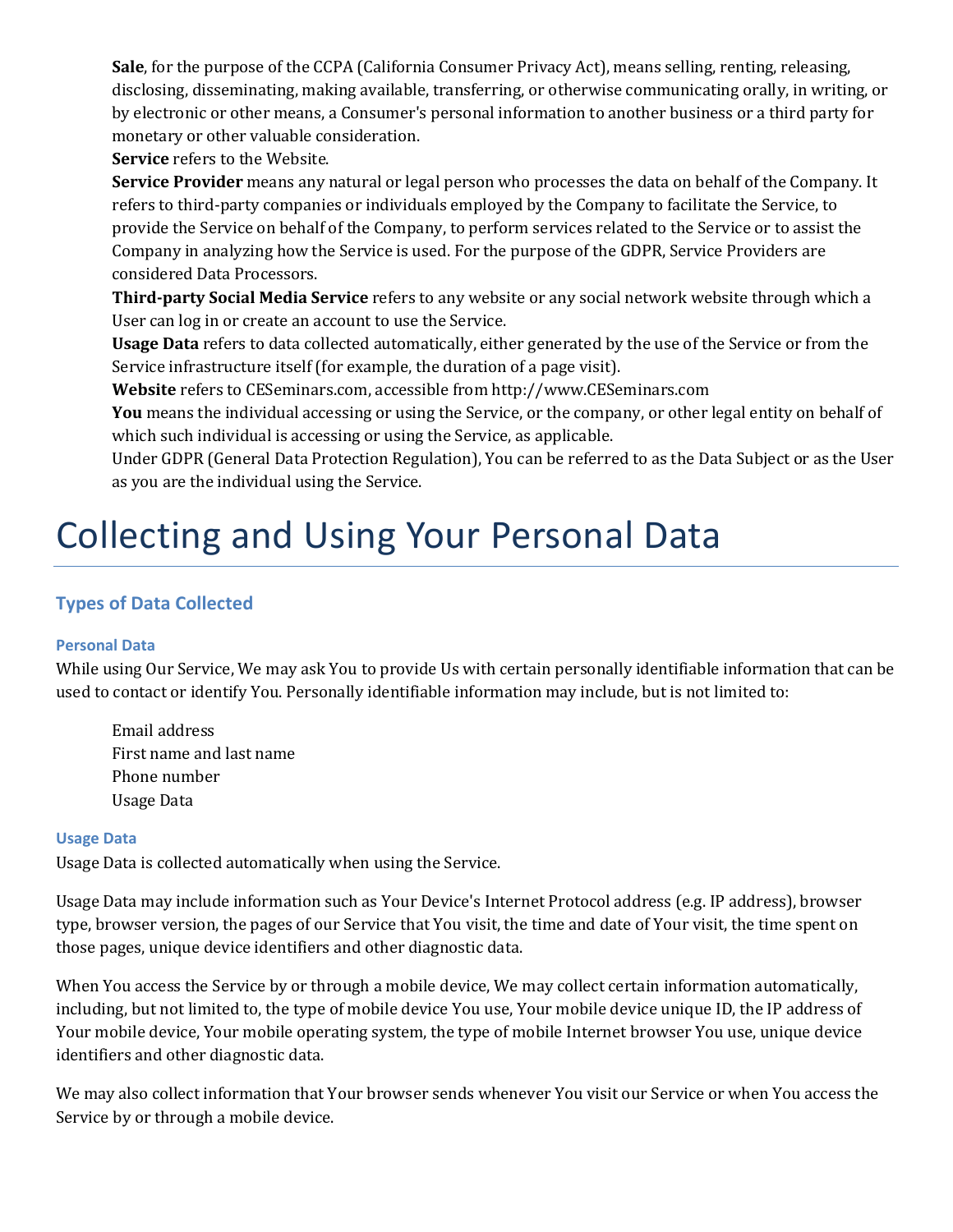#### **Tracking Technologies and Cookies**

We use Cookies and similar tracking technologies to track the activity on Our Service and store certain information. Tracking technologies used are beacons, tags, and scripts to collect and track information and to improve and analyze Our Service. The technologies We use may include:

- **Cookies or Browser Cookies.** A cookie is a small file placed on Your Device. You can instruct Your browser to refuse all Cookies or to indicate when a Cookie is being sent. However, if You do not accept Cookies, You may not be able to use some parts of our Service. Unless you have adjusted Your browser setting so that it will refuse Cookies, our Service may use Cookies.
- **Flash Cookies.** Certain features of our Service may use local stored objects (or Flash Cookies) to collect and store information about Your preferences or Your activity on our Service. Flash Cookies are not managed by the same browser settings as those used for Browser Cookies. For more information on how You can delete Flash Cookies, please read "Where can I change the settings for disabling, or deleting local shared objects?" available at [https://helpx.adobe.com/flash-player/kb/disable-local-shared-objects](https://helpx.adobe.com/flash-player/kb/disable-local-shared-objects-flash.html#main_Where_can_I_change_the_settings_for_disabling__or_deleting_local_shared_objects_)
	- [flash.html#main\\_Where\\_can\\_I\\_change\\_the\\_settings\\_for\\_disabling\\_\\_or\\_deleting\\_local\\_shared\\_objects\\_](https://helpx.adobe.com/flash-player/kb/disable-local-shared-objects-flash.html#main_Where_can_I_change_the_settings_for_disabling__or_deleting_local_shared_objects_)
- **Web Beacons.** Certain sections of our Service and our emails may contain small electronic files known as web beacons (also referred to as clear gifs, pixel tags, and single-pixel gifs) that permit the Company, for example, to count users who have visited those pages or opened an email and for other related website statistics (for example, recording the popularity of a certain section and verifying system and server integrity).

Cookies can be "Persistent" or "Session" Cookies. Persistent Cookies remain on Your personal computer or mobile device when You go offline, while Session Cookies are deleted as soon as You close Your web browser. You can learn more about cookies here: [All About Cookies by TermsFeed.](https://www.termsfeed.com/blog/cookies/)

We use both Session and Persistent Cookies for the purposes set out below:

#### **Necessary / Essential Cookies**

Type: Session Cookies

Administered by: Us

Purpose: These Cookies are essential to provide You with services available through the Website and to enable You to use some of its features. They help to authenticate users and prevent fraudulent use of user accounts. Without these Cookies, the services that You have asked for cannot be provided, and We only use these Cookies to provide You with those services.

#### **Cookies Policy / Notice Acceptance Cookies**

Type: Persistent Cookies

Administered by: Us

Purpose: These Cookies identify if users have accepted the use of cookies on the Website.

#### **Functionality Cookies**

Type: Persistent Cookies

Administered by: Us

Purpose: These Cookies allow us to remember choices You make when You use the Website, such as remembering your login details or language preference. The purpose of these Cookies is to provide You with a more personal experience and to avoid You having to re-enter your preferences every time You use the Website.

#### **Tracking and Performance Cookies**

Type: Persistent Cookies

Administered by: Third-Parties

Purpose: These Cookies are used to track information about traffic to the Website and how users use the Website. The information gathered via these Cookies may directly or indirectly identify you as an individual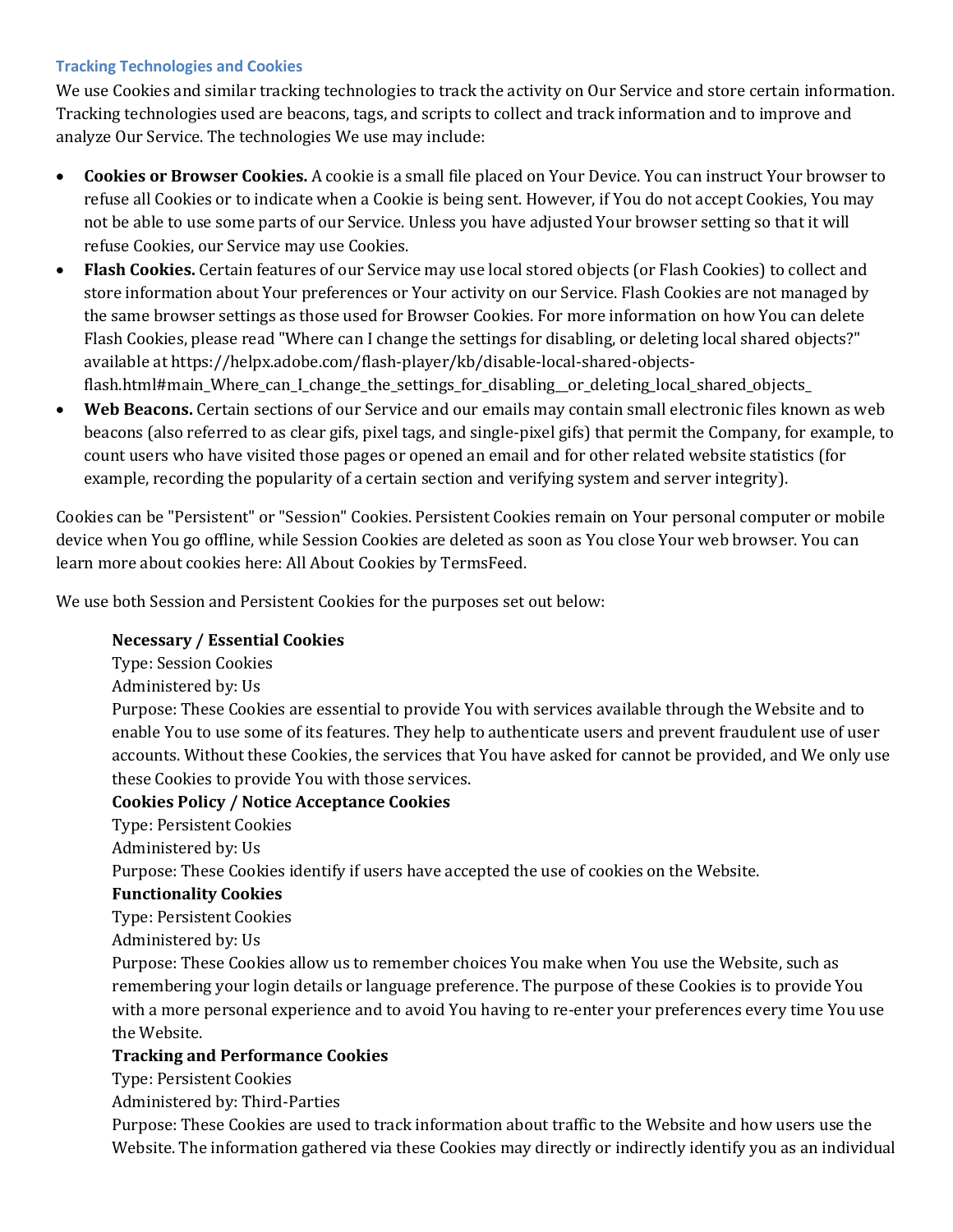visitor. This is because the information collected is typically linked to a pseudonymous identifier associated with the device you use to access the Website. We may also use these Cookies to test new pages, features or new functionality of the Website to see how our users react to them.

For more information about the cookies we use and your choices regarding cookies, please visit our Cookies Policy or the Cookies section of our Privacy Policy.

#### **Use of Your Personal Data**

The Company may use Personal Data for the following purposes:

**To provide and maintain our Service**, including to monitor the usage of our Service.

**To manage Your Account:** to manage Your registration as a user of the Service. The Personal Data You provide can give You access to different functionalities of the Service that are available to You as a registered user.

**For the performance of a contract:** the development, compliance and undertaking of the purchase contract for the products, items or services You have purchased or of any other contract with Us through the Service.

**To contact You:** To contact You by email, telephone calls, SMS, or other equivalent forms of electronic communication, such as a mobile application's push notifications regarding updates or informative communications related to the functionalities, products or contracted services, including the security updates, when necessary or reasonable for their implementation.

**To provide You** with news, special offers and general information about other goods, services and events which we offer that are similar to those that you have already purchased or enquired about unless You have opted not to receive such information.

**To manage Your requests:** To attend and manage Your requests to Us.

**For business transfers:** We may use Your information to evaluate or conduct a merger, divestiture, restructuring, reorganization, dissolution, or other sale or transfer of some or all of Our assets, whether as a going concern or as part of bankruptcy, liquidation, or similar proceeding, in which Personal Data held by Us about our Service users is among the assets transferred.

**For other purposes**: We may use Your information for other purposes, such as data analysis, identifying usage trends, determining the effectiveness of our promotional campaigns and to evaluate and improve our Service, products, services, marketing and your experience.

We may share Your personal information in the following situations:

- **With Service Providers:** We may share Your personal information with Service Providers to monitor and analyze the use of our Service, for payment processing, to contact You.
- **For business transfers:** We may share or transfer Your personal information in connection with, or during negotiations of, any merger, sale of Company assets, financing, or acquisition of all or a portion of Our business to another company.
- **With Affiliates:** We may share Your information with Our affiliates, in which case we will require those affiliates to honor this Privacy Policy. Affiliates include Our parent company and any other subsidiaries, joint venture partners or other companies that We control or that are under common control with Us.
- **With business partners:** We may share Your information with Our business partners to offer You certain products, services or promotions.
- **With other users:** when You share personal information or otherwise interact in the public areas with other users, such information may be viewed by all users and may be publicly distributed outside. If You interact with other users or register through a Third-Party Social Media Service, Your contacts on the Third-Party Social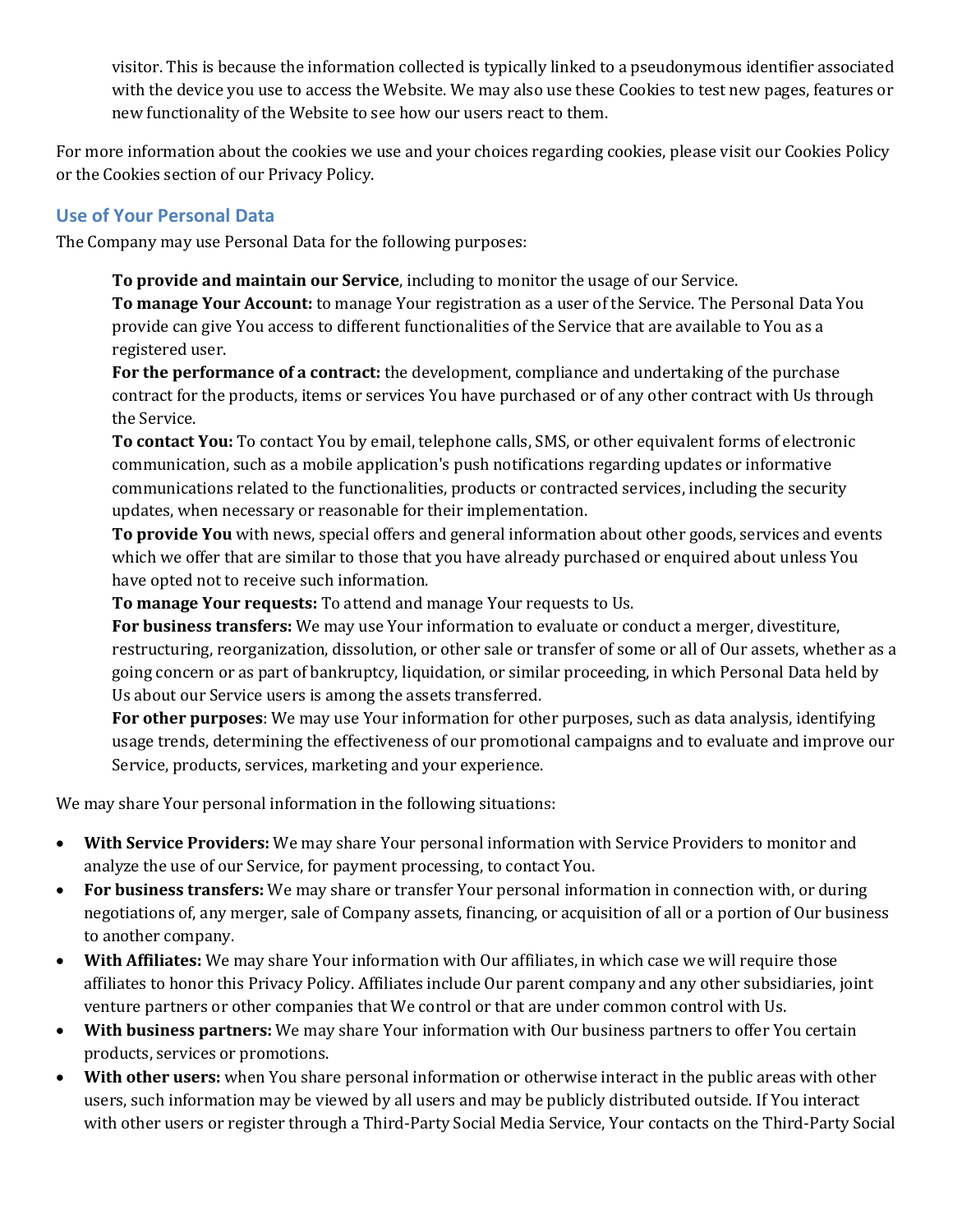Media Service may see Your name, profile, pictures and description of Your activity. Similarly, other users will be able to view descriptions of Your activity, communicate with You and view Your profile.

• **With Your consent**: We may disclose Your personal information for any other purpose with Your consent.

### **Retention of Your Personal Data**

The Company will retain Your Personal Data only for as long as is necessary for the purposes set out in this Privacy Policy. We will retain and use Your Personal Data to the extent necessary to comply with our legal obligations (for example, if we are required to retain your data to comply with applicable laws), resolve disputes, and enforce our legal agreements and policies.

The Company will also retain Usage Data for internal analysis purposes. Usage Data is generally retained for a shorter period of time, except when this data is used to strengthen the security or to improve the functionality of Our Service, or We are legally obligated to retain this data for longer time periods.

### **Transfer of Your Personal Data**

Your information, including Personal Data, is processed at the Company's operating offices and in any other places where the parties involved in the processing are located. It means that this information may be transferred to and maintained on — computers located outside of Your state, province, country or other governmental jurisdiction where the data protection laws may differ than those from Your jurisdiction.

Your consent to this Privacy Policy followed by Your submission of such information represents Your agreement to that transfer.

The Company will take all steps reasonably necessary to ensure that Your data is treated securely and in accordance with this Privacy Policy and no transfer of Your Personal Data will take place to an organization or a country unless there are adequate controls in place including the security of Your data and other personal information.

#### **Disclosure of Your Personal Data**

#### **Business Transactions**

If the Company is involved in a merger, acquisition or asset sale, Your Personal Data may be transferred. We will provide notice before Your Personal Data is transferred and becomes subject to a different Privacy Policy.

#### **Law enforcement**

Under certain circumstances, the Company may be required to disclose Your Personal Data if required to do so by law or in response to valid requests by public authorities (e.g. a court or a government agency).

#### **Other legal requirements**

The Company may disclose Your Personal Data in the good faith belief that such action is necessary to:

- Comply with a legal obligation
- Protect and defend the rights or property of the Company
- Prevent or investigate possible wrongdoing in connection with the Service
- Protect the personal safety of Users of the Service or the public
- Protect against legal liability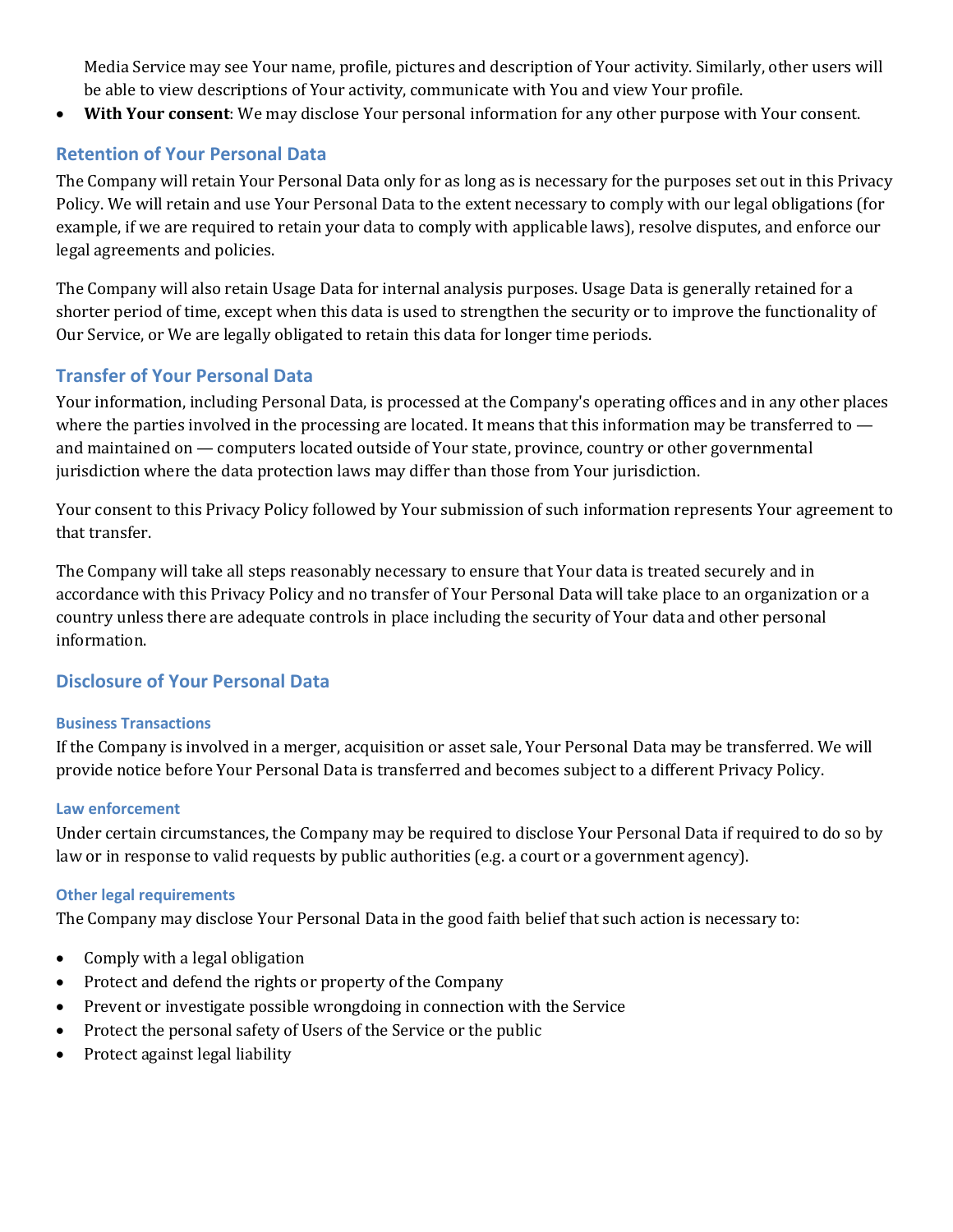## **Security of Your Personal Data**

The security of Your Personal Data is important to Us, but remember that no method of transmission over the Internet, or method of electronic storage is 100% secure. While We strive to use commercially acceptable means to protect Your Personal Data, We cannot guarantee its absolute security.

# Detailed Information on the Processing of Your Personal Data

The Service Providers We use may have access to Your Personal Data. These third-party vendors collect, store, use, process and transfer information about Your activity on Our Service in accordance with their Privacy Policies.

#### **Analytics**

We may use third-party Service providers to monitor and analyze the use of our Service.

#### **Google Analytics**

Google Analytics is a web analytics service offered by Google that tracks and reports website traffic. Google uses the data collected to track and monitor the use of our Service. This data is shared with other Google services. Google may use the collected data to contextualize and personalize the ads of its own advertising network.

You can opt-out of having made your activity on the Service available to Google Analytics by installing the Google Analytics opt-out browser add-on. The add-on prevents the Google Analytics JavaScript (ga.js, analytics.js and dc.js) from sharing information with Google Analytics about visits activity. For more information on the privacy practices of Google, please visit the Google Privacy & Terms web page:

<https://policies.google.com/privacy>

#### **Email Marketing**

We may use Your Personal Data to contact You with newsletters, marketing or promotional materials and other information that may be of interest to You. You may opt-out of receiving any, or all, of these communications from Us by following the unsubscribe link or instructions provided in any email We send or by contacting Us.

We may use Email Marketing Service Providers to manage and send emails to You.

#### **Mailchimp**

Mailchimp is an email marketing sending service provided by The Rocket Science Group LLC. For more information on the privacy practices of Mailchimp, please visit their Privacy policy: <https://mailchimp.com/legal/privacy/>

#### **Payments**

We may provide paid products and/or services within the Service. In that case, we may use third-party services for payment processing (e.g. payment processors).

We will not store or collect Your payment card details. That information is provided directly to Our third-party payment processors whose use of Your personal information is governed by their Privacy Policy. These payment processors adhere to the standards set by PCI-DSS as managed by the PCI Security Standards Council, which is a joint effort of brands like Visa, Mastercard, American Express and Discover. PCI-DSS requirements help ensure the secure handling of payment information.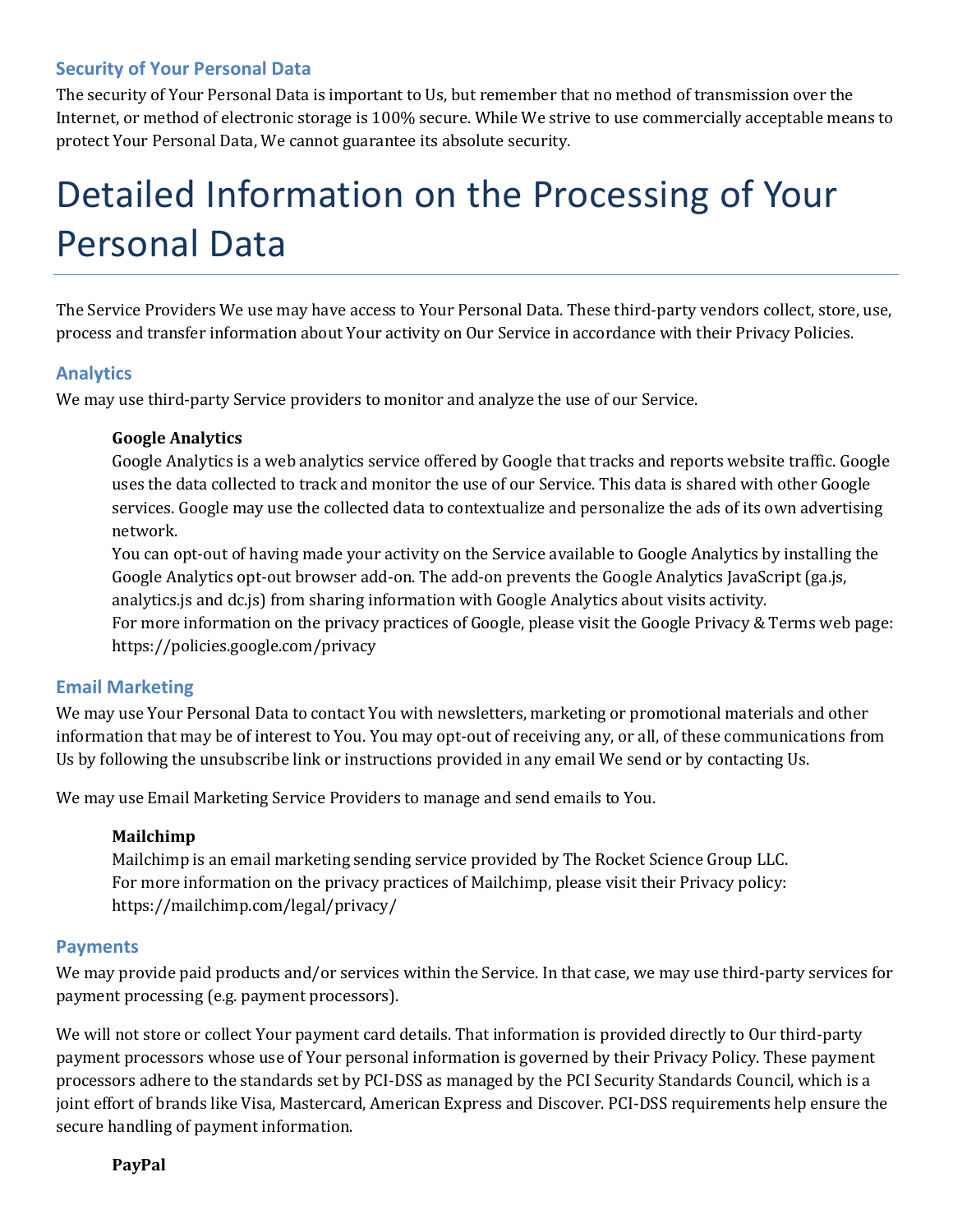Their Privacy Policy can be viewed at<https://www.paypal.com/webapps/mpp/ua/privacy-full>

### **Usage, Performance and Miscellaneous**

We may use third-party Service Providers to provide better improvement of our Service.

#### **Invisible reCAPTCHA**

We use an invisible captcha service named reCAPTCHA. reCAPTCHA is operated by Google. The reCAPTCHA service may collect information from You and from Your Device for security purposes. The information gathered by reCAPTCHA is held in accordance with the Privacy Policy of Google: <https://www.google.com/intl/en/policies/privacy/>

## GDPR Privacy

### **Legal Basis for Processing Personal Data under GDPR**

We may process Personal Data under the following conditions:

- **Consent:** You have given Your consent for processing Personal Data for one or more specific purposes.
- **Performance of a contract:** Provision of Personal Data is necessary for the performance of an agreement with You and/or for any pre-contractual obligations thereof.
- **Legal obligations:** Processing Personal Data is necessary for compliance with a legal obligation to which the Company is subject.
- **Vital interests:** Processing Personal Data is necessary in order to protect Your vital interests or of another natural person.
- **Public interests:** Processing Personal Data is related to a task that is carried out in the public interest or in the exercise of official authority vested in the Company.
- **Legitimate interests:** Processing Personal Data is necessary for the purposes of the legitimate interests pursued by the Company.

In any case, the Company will gladly help to clarify the specific legal basis that applies to the processing, and in particular whether the provision of Personal Data is a statutory or contractual requirement, or a requirement necessary to enter into a contract.

## **Your Rights under the GDPR**

The Company undertakes to respect the confidentiality of Your Personal Data and to guarantee You can exercise Your rights.

You have the right under this Privacy Policy, and by law if You are within the EU, to:

- **Request access to Your Personal Data.** The right to access, update or delete the information We have on You. Whenever made possible, you can access, update or request deletion of Your Personal Data directly within Your account settings section. If you are unable to perform these actions yourself, please contact Us to assist You. This also enables You to receive a copy of the Personal Data We hold about You.
- **Request correction of the Personal Data that We hold about You.** You have the right to have any incomplete or inaccurate information We hold about You corrected.
- **Object to processing of Your Personal Data.** This right exists where We are relying on a legitimate interest as the legal basis for Our processing and there is something about Your particular situation, which makes You want to object to our processing of Your Personal Data on this ground. You also have the right to object where We are processing Your Personal Data for direct marketing purposes.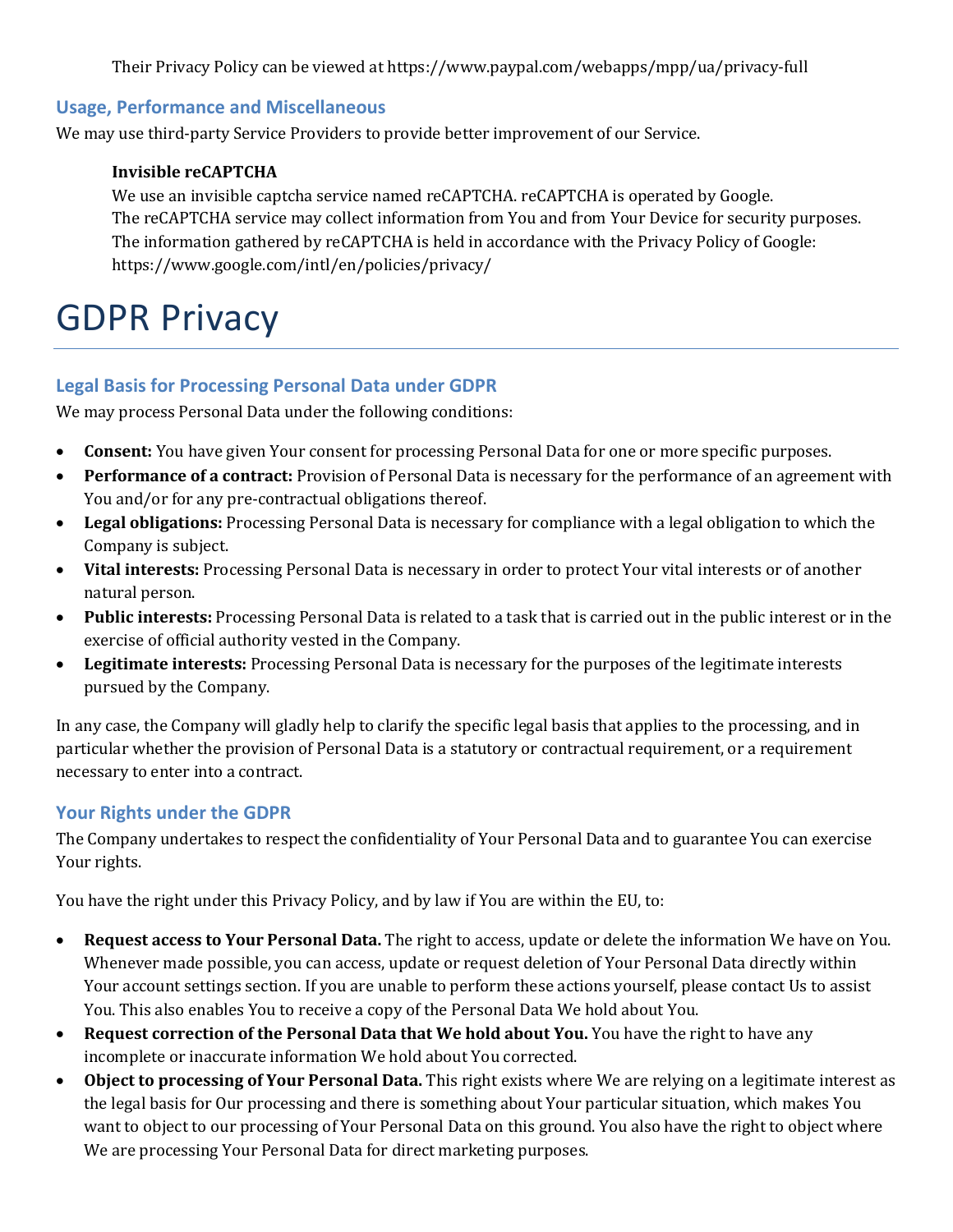- **Request erasure of Your Personal Data.** You have the right to ask Us to delete or remove Personal Data when there is no good reason for Us to continue processing it.
- **Request the transfer of Your Personal Data.** We will provide to You, or to a third-party You have chosen, Your Personal Data in a structured, commonly used, machine-readable format. Please note that this right only applies to automated information which You initially provided consent for Us to use or where We used the information to perform a contract with You.
- **Withdraw Your consent.** You have the right to withdraw Your consent on using your Personal Data. If You withdraw Your consent, We may not be able to provide You with access to certain specific functionalities of the Service.

### **Exercising of Your GDPR Data Protection Rights**

You may exercise Your rights of access, rectification, cancellation and opposition by contacting Us. Please note that we may ask You to verify Your identity before responding to such requests. If You make a request, We will try our best to respond to You as soon as possible.

You have the right to complain to a Data Protection Authority about Our collection and use of Your Personal Data. For more information, if You are in the European Economic Area (EEA), please contact Your local data protection authority in the EEA.

## CCPA Privacy

This privacy notice section for California residents supplements the information contained in Our Privacy Policy and it applies solely to all visitors, users, and others who reside in the State of California.

## **Categories of Personal Information Collected**

We collect information that identifies, relates to, describes, references, is capable of being associated with, or could reasonably be linked, directly or indirectly, with a particular Consumer or Device. The following is a list of categories of personal information which we may collect or may have been collected from California residents within the last twelve (12) months.

Please note that the categories and examples provided in the list below are those defined in the CCPA. This does not mean that all examples of that category of personal information were in fact collected by Us, but reflects our good faith belief to the best of our knowledge that some of that information from the applicable category may be and may have been collected. For example, certain categories of personal information would only be collected if You provided such personal information directly to Us.

#### **Category A: Identifiers.**

Examples: A real name, alias, postal address, unique personal identifier, online identifier, Internet Protocol address, email address, account name, driver's license number, passport number, or other similar identifiers.

Collected: Yes.

## **Category B: Personal information categories listed in the California Customer Records statute (Cal. Civ. Code § 1798.80(e)).**

Examples: A name, signature, Social Security number, physical characteristics or description, address, telephone number, passport number, driver's license or state identification card number, insurance policy number, education, employment, employment history, bank account number, credit card number, debit card number, or any other financial information, medical information, or health insurance information. Some personal information included in this category may overlap with other categories.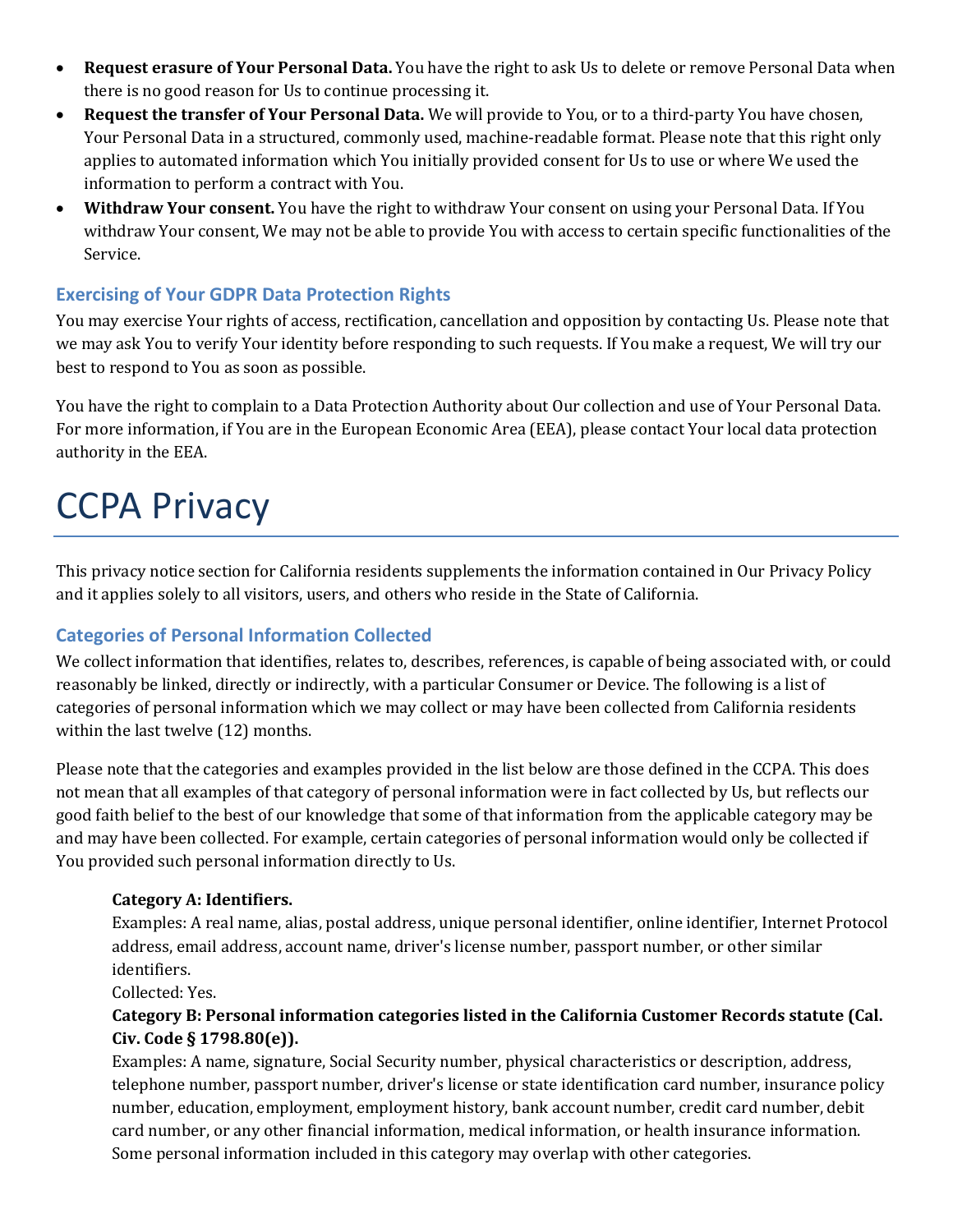#### Collected: Yes.

#### **Category C: Protected classification characteristics under California or federal law.**

Examples: Age (40 years or older), race, color, ancestry, national origin, citizenship, religion or creed, marital status, medical condition, physical or mental disability, sex (including gender, gender identity, gender expression, pregnancy or childbirth and related medical conditions), sexual orientation, veteran or military status, genetic information (including familial genetic information).

Collected: No.

#### **Category D: Commercial information.**

Examples: Records and history of products or services purchased or considered.

Collected: Yes.

#### **Category E: Biometric information.**

Examples: Genetic, physiological, behavioral, and biological characteristics, or activity patterns used to extract a template or other identifier or identifying information, such as, fingerprints, faceprints, and voiceprints, iris or retina scans, keystroke, gait, or other physical patterns, and sleep, health, or exercise data.

Collected: No.

#### **Category F: Internet or other similar network activity.**

Examples: Interaction with our Service or advertisement.

Collected: Yes.

#### **Category G: Geolocation data.**

Examples: Approximate physical location.

Collected: No.

#### **Category H: Sensory data.**

Examples: Audio, electronic, visual, thermal, olfactory, or similar information.

Collected: No.

#### **Category I: Professional or employment-related information.**

Examples: Current or past job history or performance evaluations.

Collected: No.

### **Category J: Non-public education information (per the Family Educational Rights and Privacy Act (20 U.S.C. Section 1232g, 34 C.F.R. Part 99)).**

Examples: Education records directly related to a student maintained by an educational institution or party acting on its behalf, such as grades, transcripts, class lists, student schedules, student identification codes, student financial information, or student disciplinary records.

Collected: No.

#### **Category K: Inferences drawn from other personal information.**

Examples: Profile reflecting a person's preferences, characteristics, psychological trends, predispositions, behavior, attitudes, intelligence, abilities, and aptitudes. Collected: No.

Under CCPA, personal information does not include:

- Publicly available information from government records
- Deidentified or aggregated consumer information
- Information excluded from the CCPA's scope, such as:
	- Health or medical information covered by the Health Insurance Portability and Accountability Act of 1996 (HIPAA) and the California Confidentiality of Medical Information Act (CMIA) or clinical trial data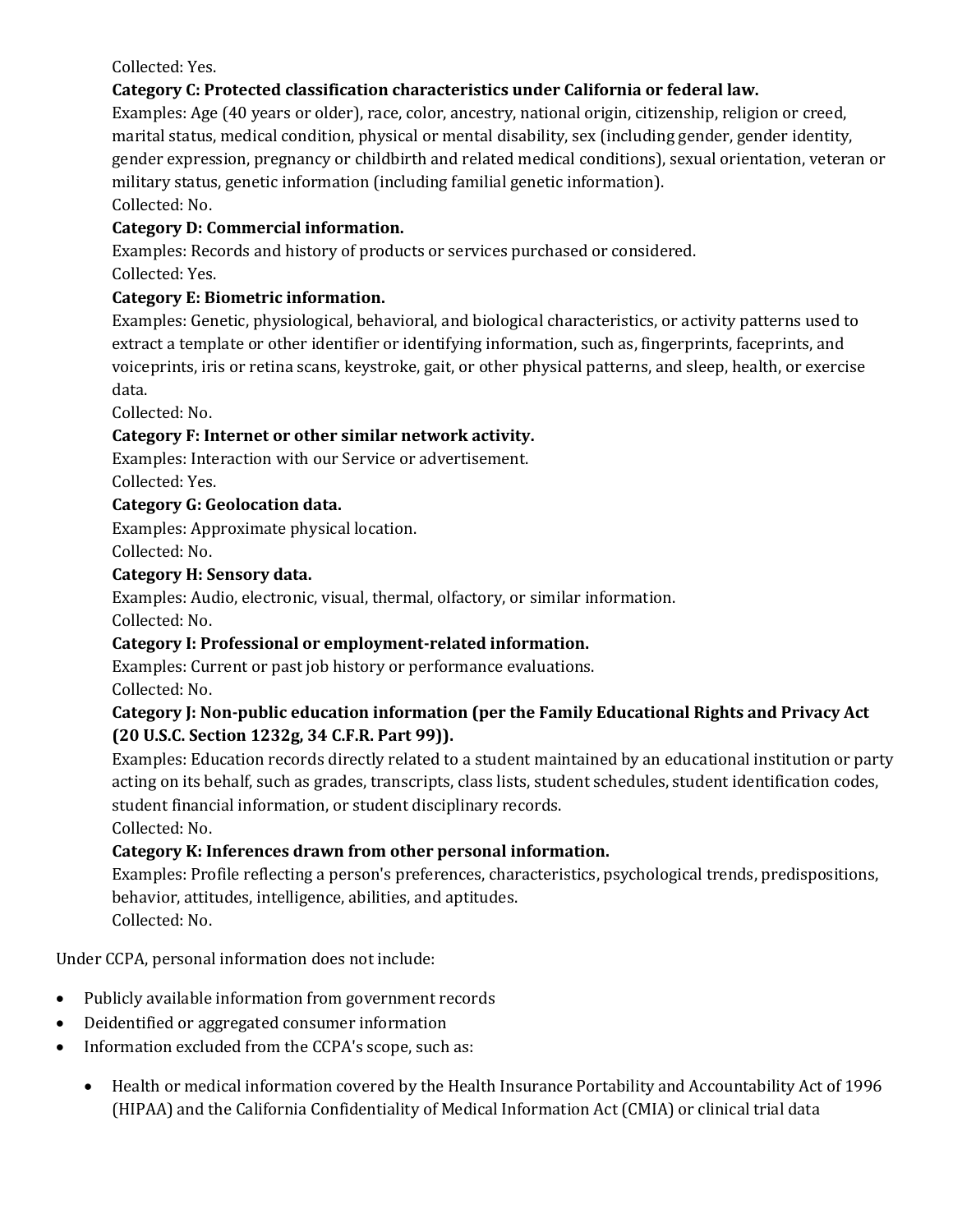• Personal Information covered by certain sector-specific privacy laws, including the Fair Credit Reporting Act (FRCA), the Gramm-Leach-Bliley Act (GLBA) or California Financial Information Privacy Act (FIPA), and the Driver's Privacy Protection Act of 1994

## **Sources of Personal Information**

We obtain the categories of personal information listed above from the following categories of sources:

- **Directly from You**. For example, from the forms You complete on our Service, preferences You express or provide through our Service, or from Your purchases on our Service.
- **Indirectly from You**. For example, from observing Your activity on our Service.
- **Automatically from You**. For example, through cookies We or our Service Providers set on Your Device as You navigate through our Service.
- **From Service Providers**. For example, third-party vendors to monitor and analyze the use of our Service, third-party vendors for payment processing, or other third-party vendors that We use to provide the Service to You.

## **Use of Personal Information for Business Purposes or Commercial Purposes**

We may use or disclose personal information We collect for "business purposes" or "commercial purposes" (as defined under the CCPA), which may include the following examples:

- To operate our Service and provide You with our Service.
- To provide You with support and to respond to Your inquiries, including to investigate and address Your concerns and monitor and improve our Service.
- To fulfill or meet the reason You provided the information. For example, if You share Your contact information to ask a question about our Service, We will use that personal information to respond to Your inquiry. If You provide Your personal information to purchase a product or service, We will use that information to process Your payment and facilitate delivery.
- To respond to law enforcement requests and as required by applicable law, court order, or governmental regulations.
- As described to You when collecting Your personal information or as otherwise set forth in the CCPA.
- For internal administrative and auditing purposes.
- To detect security incidents and protect against malicious, deceptive, fraudulent or illegal activity, including, when necessary, to prosecute those responsible for such activities.

Please note that the examples provided above are illustrative and not intended to be exhaustive. For more details on how we use this information, please refer to the "Use of Your Personal Data" section.

If We decide to collect additional categories of personal information or use the personal information We collected for materially different, unrelated, or incompatible purposes We will update this Privacy Policy.

## **Disclosure of Personal Information for Business Purposes or Commercial Purposes**

We may use or disclose and may have used or disclosed in the last twelve (12) months the following categories of personal information for business or commercial purposes:

- Category A: Identifiers
- Category B: Personal information categories listed in the California Customer Records statute (Cal. Civ. Code § 1798.80(e))
- Category D: Commercial information
- Category F: Internet or other similar network activity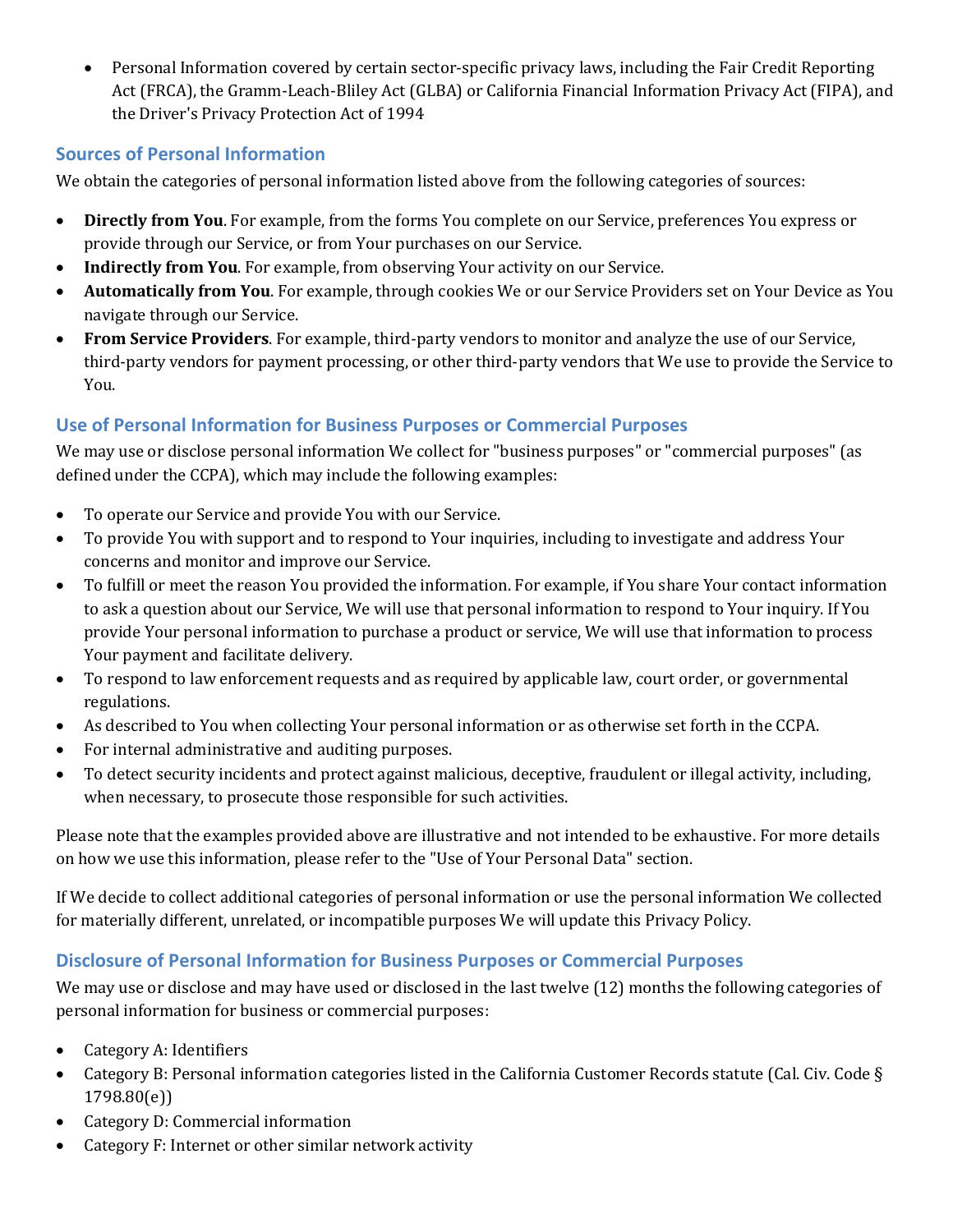Please note that the categories listed above are those defined in the CCPA. This does not mean that all examples of that category of personal information were in fact disclosed, but reflects our good faith belief to the best of our knowledge that some of that information from the applicable category may be and may have been disclosed.

When We disclose personal information for a business purpose or a commercial purpose, We enter a contract that describes the purpose and requires the recipient to both keep that personal information confidential and not use it for any purpose except performing the contract.

## **Sale of Personal Information**

As defined in the CCPA, "sell" and "sale" mean selling, renting, releasing, disclosing, disseminating, making available, transferring, or otherwise communicating orally, in writing, or by electronic or other means, a consumer's personal information by the business to a third party for valuable consideration. This means that We may have received some kind of benefit in return for sharing personal information, but not necessarily a monetary benefit.

Please note that the categories listed below are those defined in the CCPA. This does not mean that all examples of that category of personal information were in fact sold, but reflects our good faith belief to the best of our knowledge that some of that information from the applicable category may be and may have been shared for value in return.

We may sell and may have sold in the last twelve  $(12)$  months the following categories of personal information:

- Category A: Identifiers
- Category B: Personal information categories listed in the California Customer Records statute (Cal. Civ. Code § 1798.80(e))
- Category D: Commercial information
- Category F: Internet or other similar network activity

## **Share of Personal Information**

We may share Your personal information identified in the above categories with the following categories of third parties:

- Service Providers
- Payment processors
- Our affiliates
- Our business partners
- Third party vendors to whom You or Your agents authorize Us to disclose Your personal information in connection with products or services We provide to You

## **Sale of Personal Information of Minors Under 16 Years of Age**

We do not knowingly collect personal information from minors under the age of 16 through our Service, although certain third party websites that we link to may do so. These third-party websites have their own terms of use and privacy policies and we encourage parents and legal guardians to monitor their children's Internet usage and instruct their children to never provide information on other websites without their permission.

We do not sell the personal information of Consumers We actually know are less than 16 years of age, unless We receive affirmative authorization (the "right to opt-in") from either the Consumer who is between 13 and 16 years of age, or the parent or guardian of a Consumer less than 13 years of age. Consumers who opt-in to the sale of personal information may opt-out of future sales at any time. To exercise the right to opt-out, You (or Your authorized representative) may submit a request to Us by contacting Us.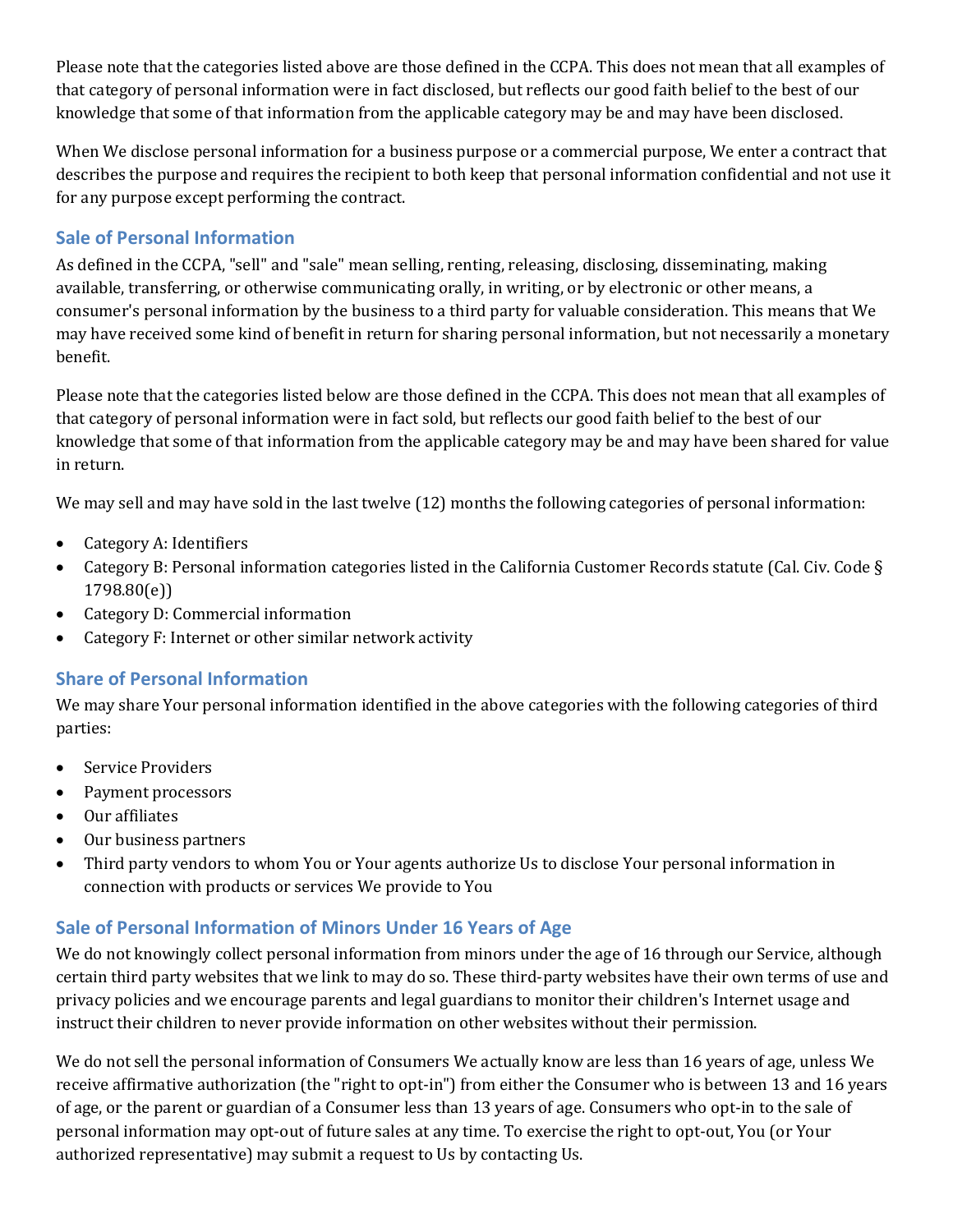If You have reason to believe that a child under the age of 13 (or 16) has provided Us with personal information, please contact Us with sufficient detail to enable Us to delete that information.

## **Your Rights under the CCPA**

The CCPA provides California residents with specific rights regarding their personal information. If You are a resident of California, You have the following rights:

- **The right to notice.** You have the right to be notified which categories of Personal Data are being collected and the purposes for which the Personal Data is being used.
- **The right to request.** Under CCPA, You have the right to request that We disclose information to You about Our collection, use, sale, disclosure for business purposes and share of personal information. Once We receive and confirm Your request, We will disclose to You:
	- The categories of personal information We collected about You
	- The categories of sources for the personal information We collected about You
	- Our business or commercial purpose for collecting or selling that personal information
	- The categories of third parties with whom We share that personal information
	- The specific pieces of personal information We collected about You
	- If we sold Your personal information or disclosed Your personal information for a business purpose, We will disclose to You:
		- The categories of personal information categories sold
		- The categories of personal information categories disclosed
- **The right to say no to the sale of Personal Data (opt-out).** You have the right to direct Us to not sell Your personal information. To submit an opt-out request please contact Us.
- **The right to delete Personal Data.** You have the right to request the deletion of Your Personal Data, subject to certain exceptions. Once We receive and confirm Your request, We will delete (and direct Our Service Providers to delete) Your personal information from our records, unless an exception applies. We may deny Your deletion request if retaining the information is necessary for Us or Our Service Providers to:
	- Complete the transaction for which We collected the personal information, provide a good or service that You requested, take actions reasonably anticipated within the context of our ongoing business relationship with You, or otherwise perform our contract with You.
	- Detect security incidents, protect against malicious, deceptive, fraudulent, or illegal activity, or prosecute those responsible for such activities.
	- Debug products to identify and repair errors that impair existing intended functionality.
	- Exercise free speech, ensure the right of another consumer to exercise their free speech rights, or exercise another right provided for by law.
	- Comply with the California Electronic Communications Privacy Act (Cal. Penal Code § 1546 et. seq.).
	- Engage in public or peer-reviewed scientific, historical, or statistical research in the public interest that adheres to all other applicable ethics and privacy laws, when the information's deletion may likely render impossible or seriously impair the research's achievement, if You previously provided informed consent.
	- Enable solely internal uses that are reasonably aligned with consumer expectations based on Your relationship with Us.
	- Comply with a legal obligation.
	- Make other internal and lawful uses of that information that are compatible with the context in which You provided it.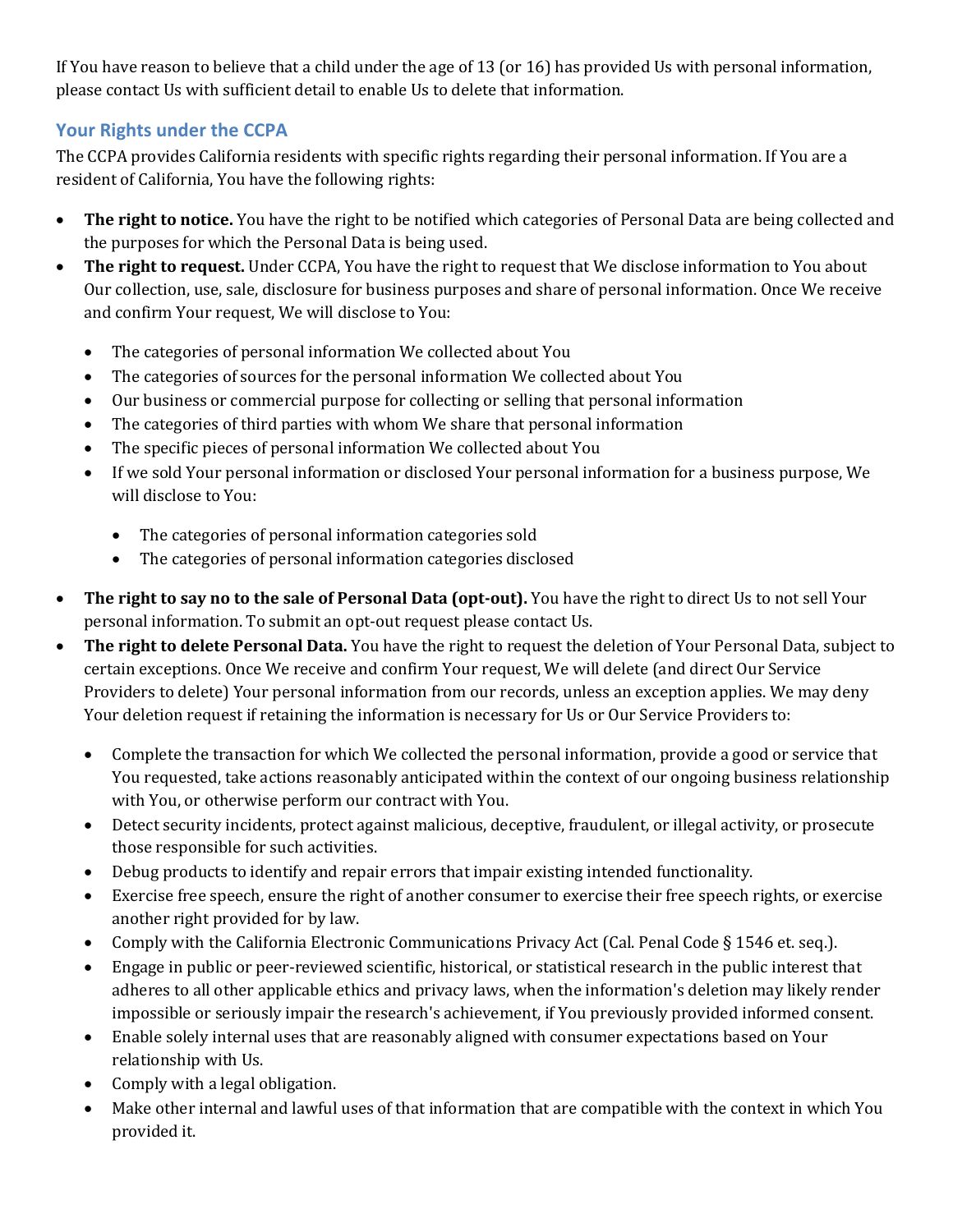- **The right not to be discriminated against.** You have the right not to be discriminated against for exercising any of Your consumer's rights, including by:
	- Denying goods or services to You
	- Charging different prices or rates for goods or services, including the use of discounts or other benefits or imposing penalties
	- Providing a different level or quality of goods or services to You
	- Suggesting that You will receive a different price or rate for goods or services or a different level or quality of goods or services

## **Exercising Your CCPA Data Protection Rights**

In order to exercise any of Your rights under the CCPA, and if You are a California resident, You can contact Us:

• By visiting this page on our website: [http://www.CESeminars.com](http://www.1031.com/)

Only You, or a person registered with the California Secretary of State that You authorize to act on Your behalf, may make a verifiable request related to Your personal information.

Your request to Us must:

- Provide sufficient information that allows Us to reasonably verify You are the person about whom We collected personal information or an authorized representative
- Describe Your request with sufficient detail that allows Us to properly understand, evaluate, and respond to it

We cannot respond to Your request or provide You with the required information if We cannot:

- Verify Your identity or authority to make the request
- And confirm that the personal information relates to You

We will disclose and deliver the required information free of charge within 45 days of receiving Your verifiable request. The time period to provide the required information may be extended once by an additional 45 days when reasonable necessary and with prior notice.

Any disclosures We provide will only cover the 12-month period preceding the verifiable request's receipt.

For data portability requests, We will select a format to provide Your personal information that is readily useable and should allow You to transmit the information from one entity to another entity without hindrance.

## **Do Not Sell My Personal Information**

You have the right to opt-out of the sale of Your personal information. Once We receive and confirm a verifiable consumer request from You, we will stop selling Your personal information. To exercise Your right to opt-out, please contact Us.

The Service Providers we partner with (for example, our analytics or advertising partners) may use technology on the Service that sells personal information as defined by the CCPA law. If you wish to opt out of the use of Your personal information for interest-based advertising purposes and these potential sales as defined under CCPA law, you may do so by following the instructions below.

Please note that any opt out is specific to the browser You use. You may need to opt out on every browser that You use.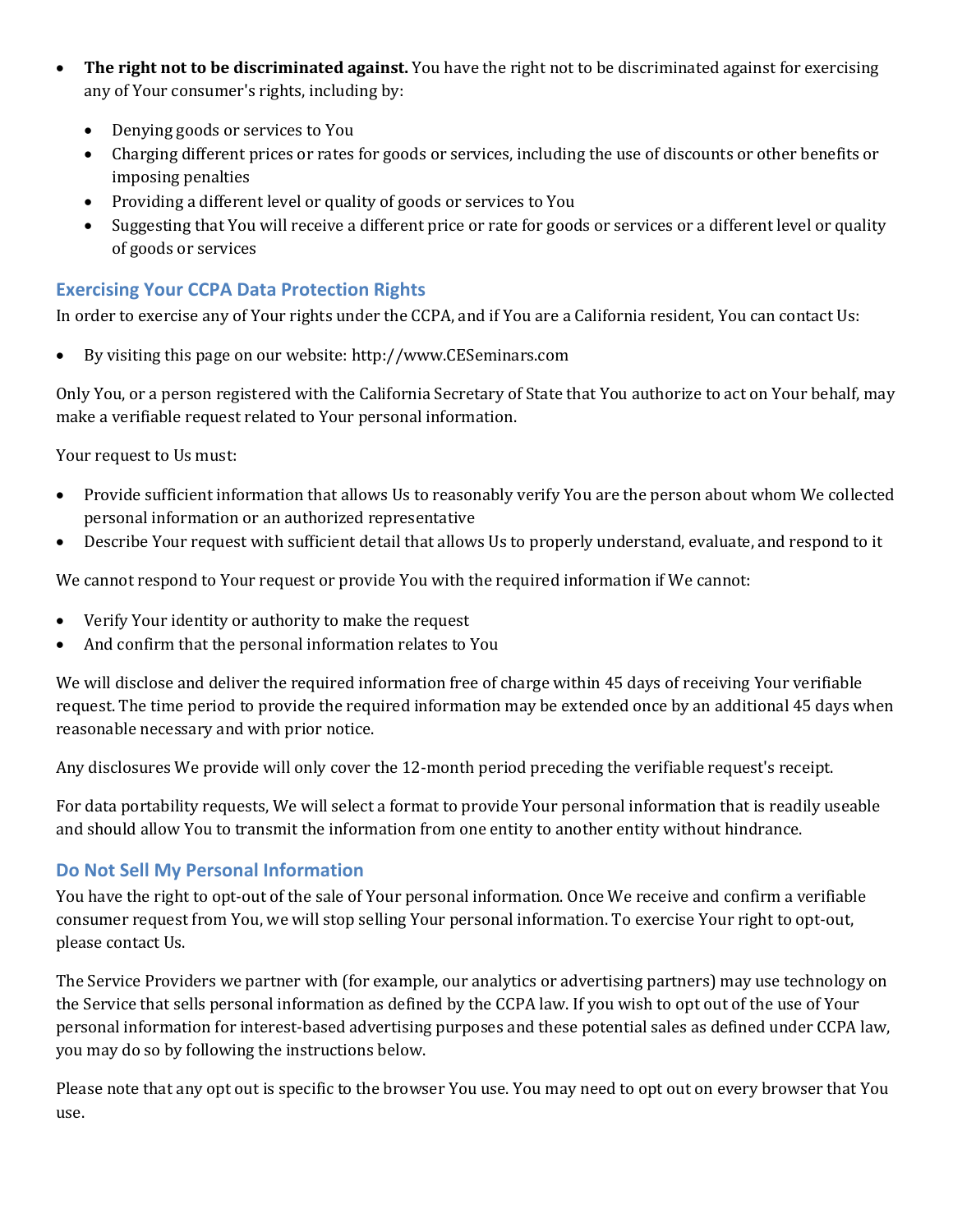#### **Website**

You can opt out of receiving ads that are personalized as served by our Service Providers by following our instructions presented on the Service:

- The NAI's opt-out platform:<http://www.networkadvertising.org/choices/>
- The EDAA's opt-out platform<http://www.youronlinechoices.com/>
- The DAA's opt-out platform:<http://optout.aboutads.info/?c=2&lang=EN>

The opt out will place a cookie on Your computer that is unique to the browser You use to opt out. If you change browsers or delete the cookies saved by your browser, You will need to opt out again.

#### **Mobile Devices**

Your mobile device may give You the ability to opt out of the use of information about the apps You use in order to serve You ads that are targeted to Your interests:

- "Opt out of Interest-Based Ads" or "Opt out of Ads Personalization" on Android devices
- "Limit Ad Tracking" on iOS devices

You can also stop the collection of location information from Your mobile device by changing the preferences on Your mobile device.

# "Do Not Track" Policy as Required by California Online Privacy Protection Act (CalOPPA)

Our Service does not respond to Do Not Track signals.

However, some third party websites do keep track of Your browsing activities. If You are visiting such websites, You can set Your preferences in Your web browser to inform websites that You do not want to be tracked. You can enable or disable DNT by visiting the preferences or settings page of Your web browser.

# Children's Privacy

Our Service does not address anyone under the age of 13. We do not knowingly collect personally identifiable information from anyone under the age of 13. If You are a parent or guardian and You are aware that Your child has provided Us with Personal Data, please contact Us. If We become aware that We have collected Personal Data from anyone under the age of 13 without verification of parental consent, We take steps to remove that information from Our servers.

If We need to rely on consent as a legal basis for processing Your information and Your country requires consent from a parent, We may require Your parent's consent before We collect and use that information.

# Your California Privacy Rights (California's Shine the Light law)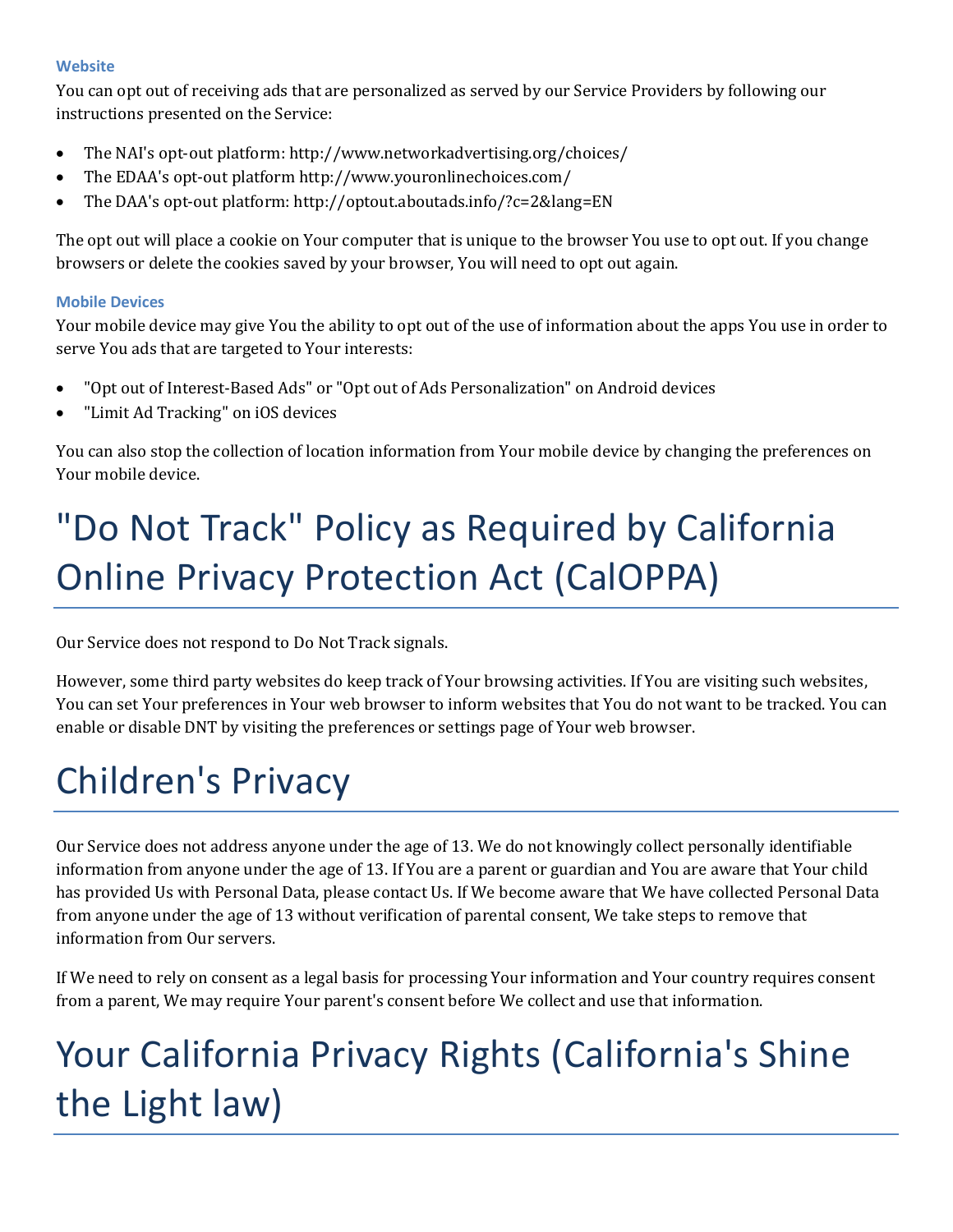Under California Civil Code Section 1798 (California's Shine the Light law), California residents with an established business relationship with us can request information once a year about sharing their Personal Data with third parties for the third parties' direct marketing purposes.

If you'd like to request more information under the California Shine the Light law, and if You are a California resident, You can contact Us using the contact information provided below.

# California Privacy Rights for Minor Users (California Business and Professions Code Section 22581)

California Business and Professions Code section 22581 allow California residents under the age of 18 who are registered users of online sites, services or applications to request and obtain removal of content or information they have publicly posted.

To request removal of such data, and if You are a California resident, You can contact Us using the contact information provided below, and include the email address associated with Your account.

Be aware that Your request does not guarantee complete or comprehensive removal of content or information posted online and that the law may not permit or require removal in certain circumstances.

# Links to Other Websites

Our Service may contain links to other websites that are not operated by Us. If You click on a third party link, You will be directed to that third party's site. We strongly advise You to review the Privacy Policy of every site You visit.

We have no control over and assume no responsibility for the content, privacy policies or practices of any third party sites or services.

## Changes to this Privacy Policy

We may update Our Privacy Policy from time to time. We will notify You of any changes by posting the new Privacy Policy on this page.

We will let You know via email and/or a prominent notice on Our Service, prior to the change becoming effective and update the "Last updated" date at the top of this Privacy Policy.

You are advised to review this Privacy Policy periodically for any changes. Changes to this Privacy Policy are effective when they are posted on this page.

## Contact Us

If you have any questions about this Privacy Policy, You can contact us: